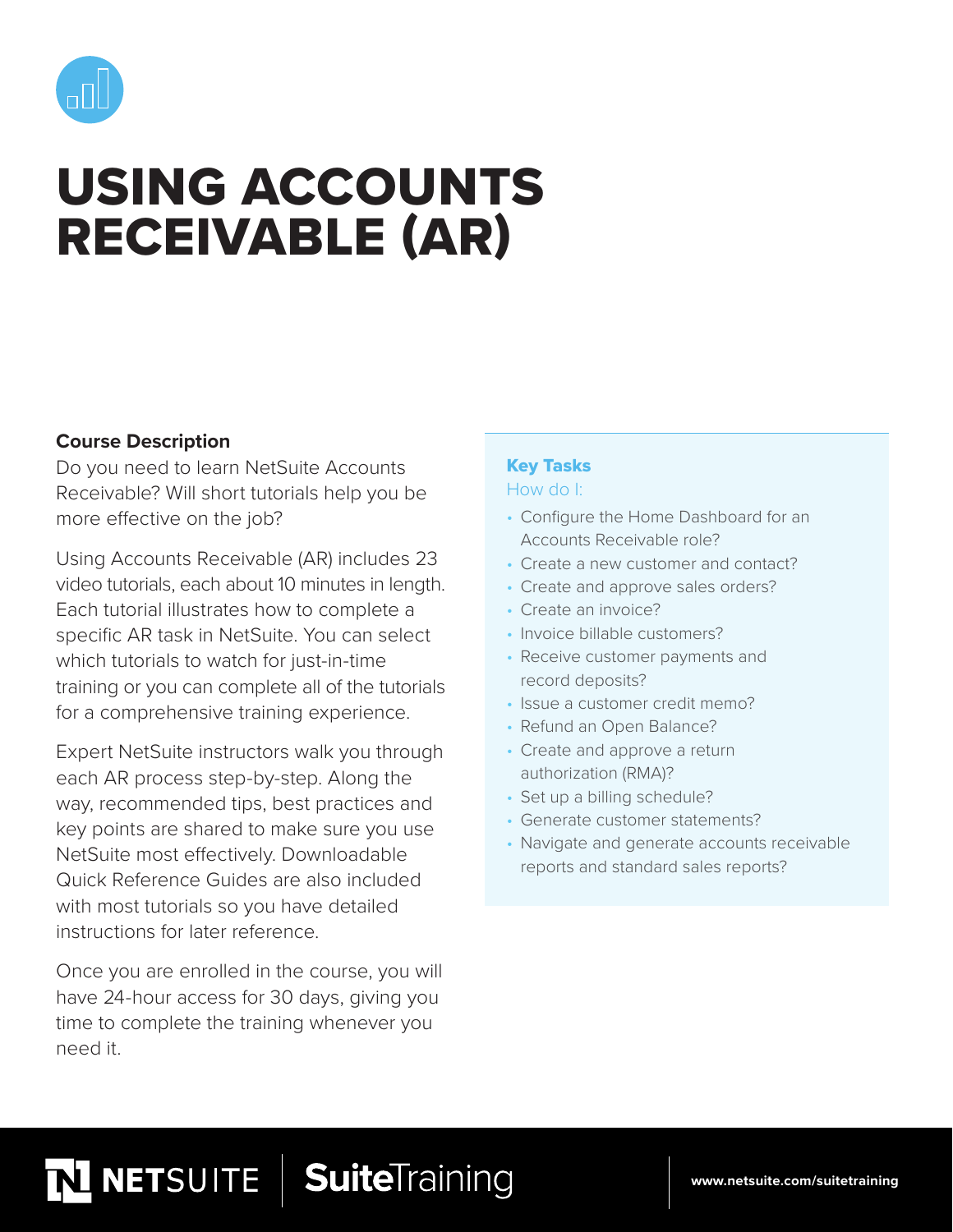## **Who Should Attend**

• Finance and accounting professionals who are new to using NetSuite and are responsible for Accounts Receivable (AR).

## **Prerequisite Course**

• Participants should be familiar with NetSuite navigation and functionality prior to taking this training. To ensure you have the necessary skills, watch the Getting Started tutorials available in the SuiteAnswers Training Videos library.

## **Tutorials**

## **Introduction**

Configuring Accounts Receivable Home Dashboard: NetSuite provides flexibility in building your Home Dashboard based on your role. In this topic, you will learn how to tailor the dashboard for an Accounts Receivable role, add and set up portlets including Reminders, Shortcuts, Recent Records, Quick Search, KPIs and Report Snapshots.

## **Managing a Customer Record**

Creating a New Customer: Learn how to create a customer record to collect information specific to the needs of your business.

Creating a New Contact From a Customer Record: Contacts are your point persons when doing business with a company. Learn how to add new contacts to an existing customer record.

## Related Courses

#### Take these courses for more training:

- NetSuite: Finance Fundamentals
- SuiteAnalytics: Financial Reports and Searches

#### **Managing Sales Orders and Invoices**

Creating a Sales Order: Learn how to enter a Sales Order using the Standard Sales Order form.

Approving a Sales Order: Learn how to approve a Sales Order, either individually or in bulk.

Creating an Invoice: Learn how to create an Invoice when payment for goods or services is not received at the time of delivery.

Billing a Sales Order: Learn how to generate Cash Sales for sales paid with cash and generate Invoices for transaction made on account.

Invoicing Billable Customers: Learn how to manage and charge back the customer for billable items, time and expenses though an invoice.

## **Processing Payments and Credits**

Receiving Customer Payments: Learn the different ways to apply payments to an invoice and how a payment receipt is generated for each payment.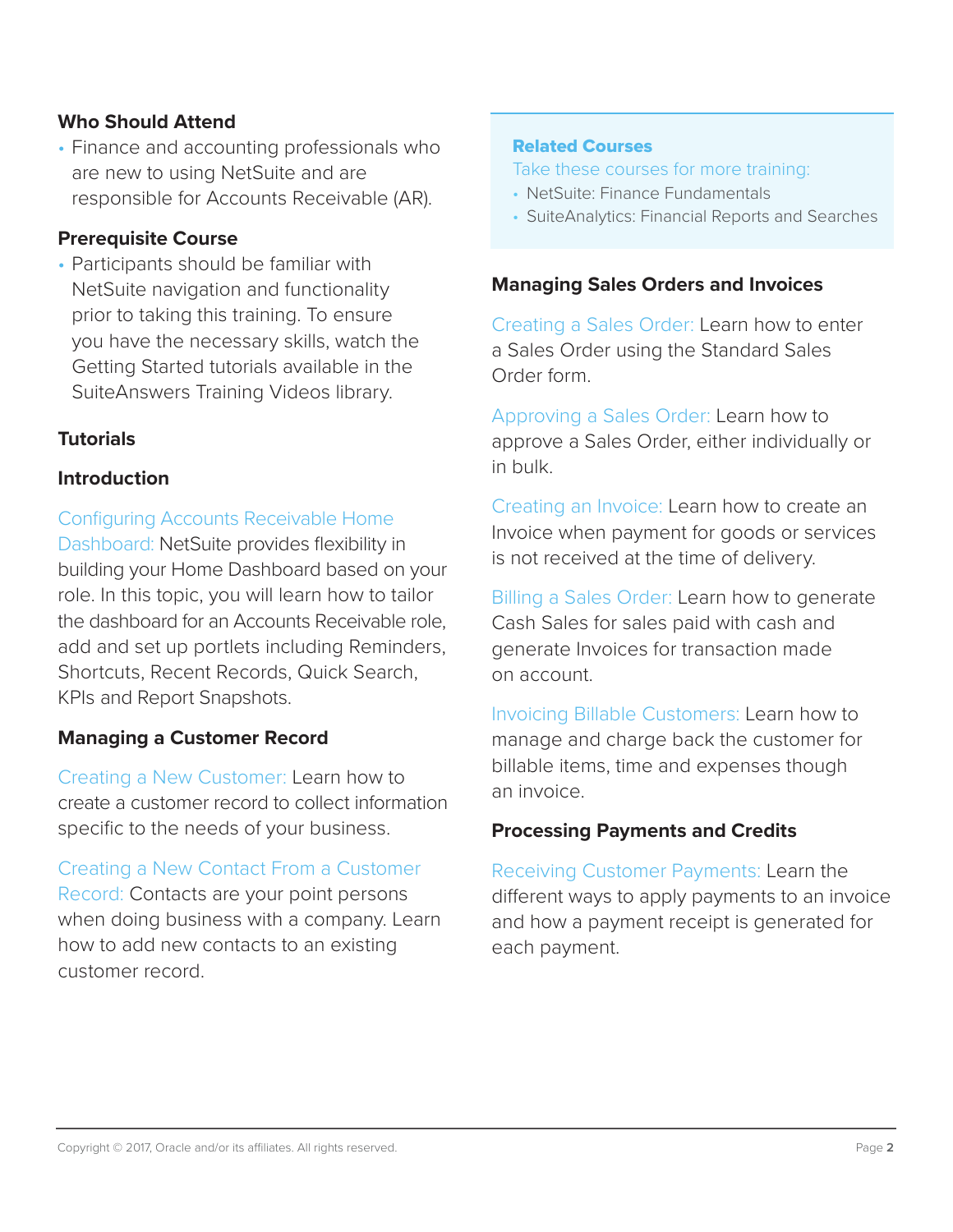Recording Customer Deposits: Learn how to record advanced customer payments either through a stand-alone Customer Deposit or through a specific Sales Order. This topic explains both processes and highlights their advantages and disadvantages.

Issuing a Customer Credit Memo: Learn how to create credit memos that are both linked and not linked to an invoice.

Refunding an Open Balance: Learn how to pay a customer refund by issuing a check or crediting a customer's credit card using NetSuite.

## **Managing Return Authorizations**

Creating a Return Authorization: Learn how to issue a return authorization in NetSuite. This topic walks you through the two ways to enter an RMA, which is either stand-alone or linked. You will also discover how to process the return as a cash refund or credit.

Approving a Return Authorization: In this topic, you will learn how to approve a single return authorization or approve them in bulk.

## **Billing Schedules and Monthly Activities**

Setting up a Billing Schedule: Learn how to create a schedule to bill a sale over a range of time or a contract term.

Committing Revenue for a Sales Order: Learn how to create a revenue commitment based on the sales order and utilize the revenue commitment to recognize the revenue.

#### **SuiteAnswers**

Get answers to your support and training related questions:

- Go to Training Videos to find Getting Started tutorials.
- Take New Feature Training to learn about the latest NetSuite release.

## Live Training Webinars

## Participate in free Webinars to get practical tips and tricks for using NetSuite better:

• Go to suitetraining.com > Webinars and Events to view the schedule and register for an event.

Generating Customer Statements: Learn how to generate customer statements including invoices, finance charges assessed, credit memos issued and payments received during a specific period of time.

## **Reports**

Navigating NetSuite Reports: Learn how to navigate through NetSuite's Standard Reports, apply filters and customize them to your needs. Generate reports in different views and formats, such as XLS, CSV, PDF or DOC.

Generating Sales Order Reports: Learn how to access and generate the different Sales Order Reports. This topic covers: Order Registers, Open Registers, Orders Pending Fulfillment, Sales Back Order and Shipping.